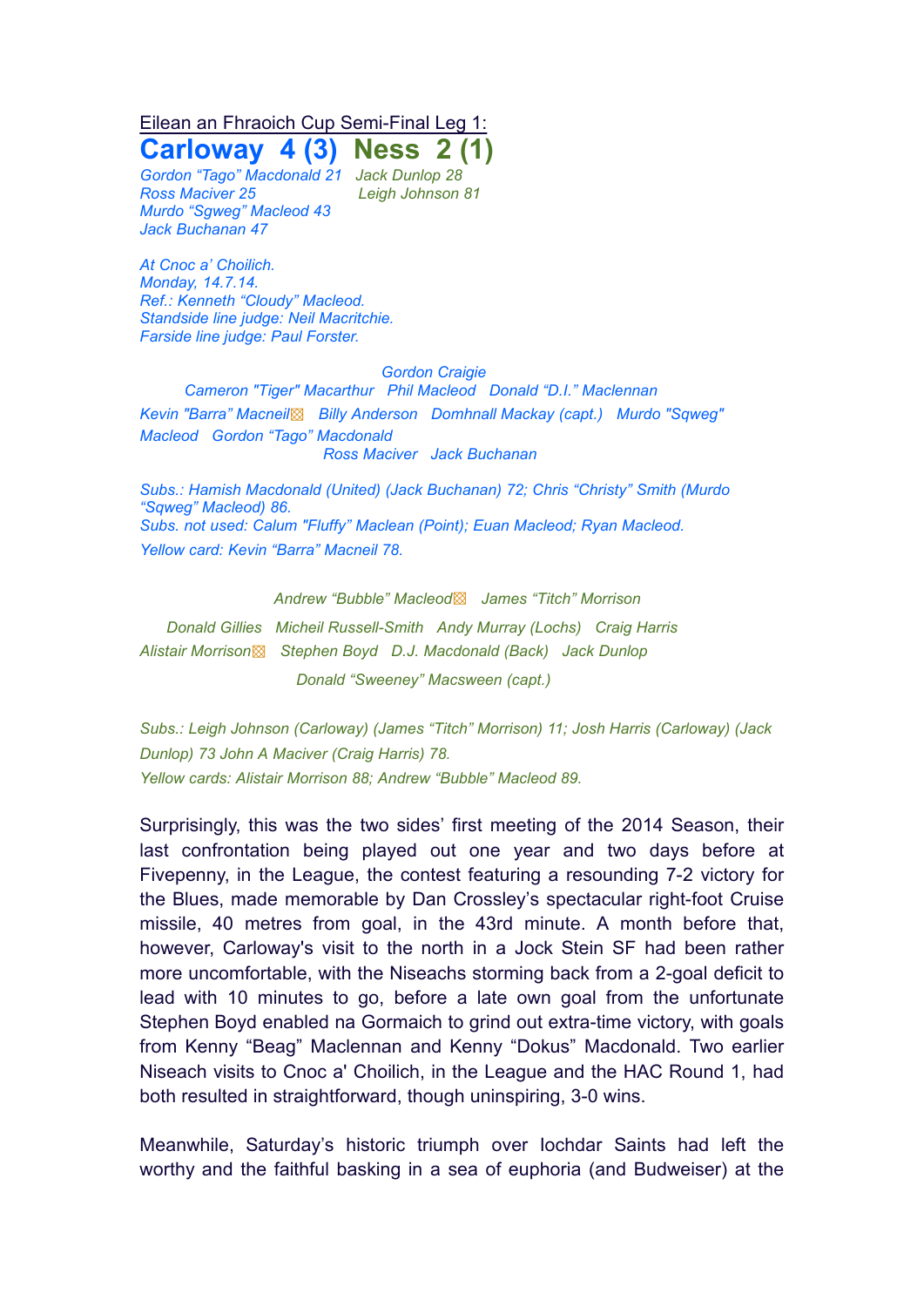Sea Angling Club, so, understandably perhaps, there was a deflating air of anti-climax around the ground tonight, emphasized even further by the surrounding mist and an unrelenting drizzle. Extensive selection problems troubled the Carloway management also.

EaF rules, of course, ruled out almost half the squad, "Dokus" was suspended because of his uncharacteristic rush of blood at Col Uarach in the previous Round, and most of the usual guests were unavailable. Athletic's Stuart "Bubble" Macdonald was on holiday, while Jack Maclennan (United) was at **T in the Park**; his brother, Gordon, was injured. Therefore, Gordon Craigie, as expected, slotted into David Beaton's shoes, while Phil Macleod was given the more onerous task of becoming Gus Maciver, between Cameron "Tiger" Macarthur and Donald "D.I." Maclennan. The dependable Kevin "Barra" Macneill and Billy Anderson took responsibility for right midfield, while Gordon "Tago" Macdonald and 16-year-old Ross Maciver started for the first time, at left half/wing and striker respectively.

The bench resembled the Croileagan at Breasclete School, as, beside the veteran, Chris "Christy" Smith, sat Hamish Macdonald, Calum "Fluffy" Maclean (Point), Euan Macleod, and Ryan Macleod.

Their opponents looked to be at full strength, with D.J. Macdonald of Back added in central defence, and class playmaker, Andy Murray of Lochs, linking up in central midfield with the mega-gifted Micheil Russell-Smith, behind deep-lying central forward and perennial thorn-in-the-flesh, Andrew "Bubble" Macleod. The strength of the squad was evidenced further by the fact neither of the Carloway stars, Leigh Johnson and Josh Harris, merited a place in the starting line-up.

The Blues' participants' unfamiliarity with their line-up led to an initial awkward tentativeness, which was cruelly exploited by Ness in the opening 20 minutes, down the right especially, by a constant supply to James "Titch" Morrison. A first minute free-kick on the left, midway within the Carloway half, was whipped in by Craig Harris and Morrison ran rightwards behind the line to connect,16 metres from goal, but could only touch the whizzing ball onwards and Craigie blocked high instinctively. Moments later Dunlop took advantage of an early lack of understanding between "Tiger" and "Tago" on the Blues' left to free Morrison down the right, and his pace carried him into the box but his drive from 16 metres was held comfortably by Craigie, low, by the near post.

Finally, Carloway got forward when persistent tracking back by Buchanan saw him win the ball in central midfield, then slip the ball forward for Anderson breaking through the centre on his left. From midway within the Niseach half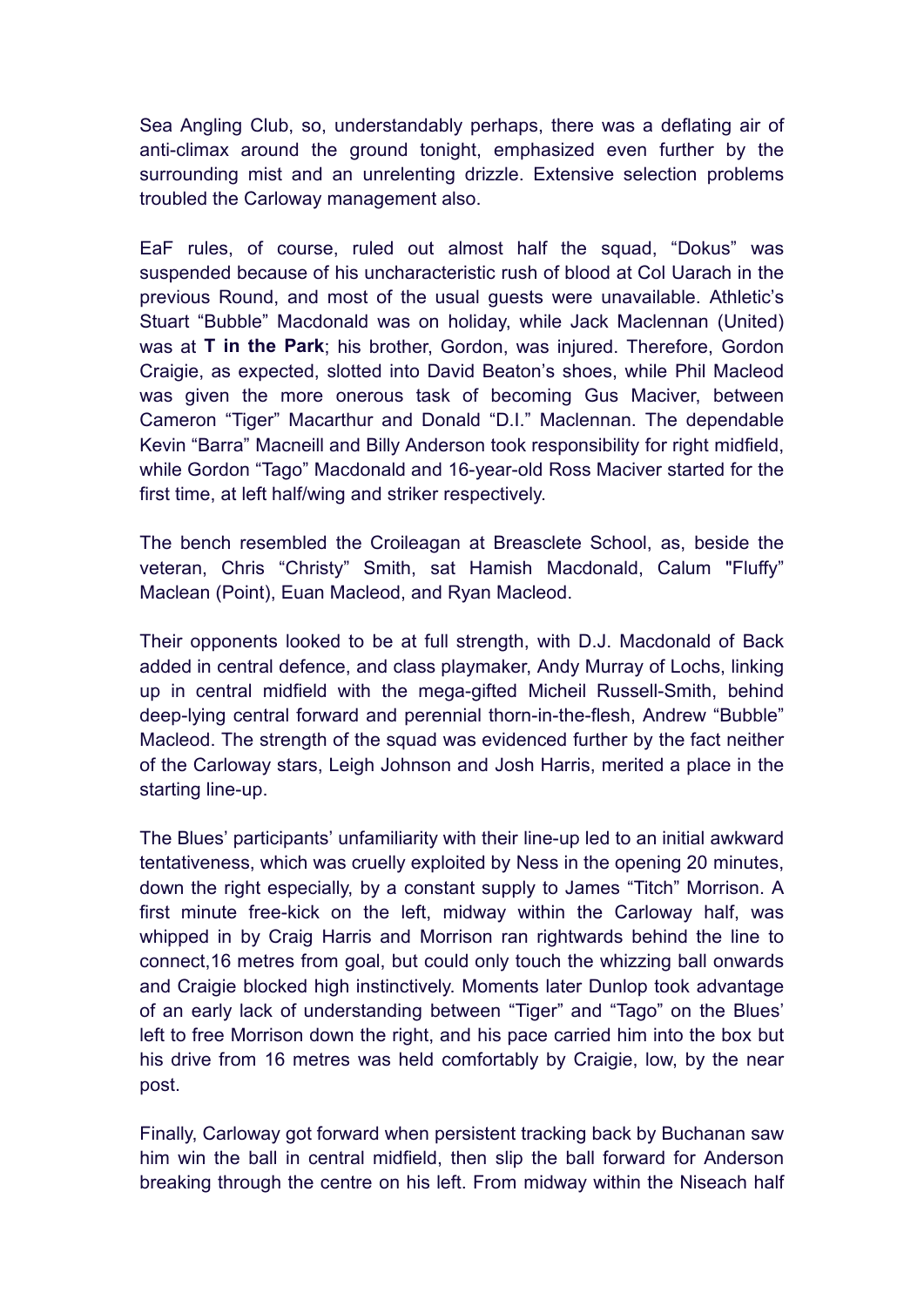the Blues' class *animateur* released an exquisite defence-breaker diagonally right to allow Maciver to race in unhindered on goal, but "Sweeney" came rushing out to block this low strike from the edge of the box with his right foot. In 8 minutes a third Morrison break supplied "Bubble" in the centre, 14 metres from goal, but he had just stepped behind the line a moment too soon to touch home.

With the Blues' off the pace and the midfield failing to gel, the free-kicks started to come: first, Craig Harris's attempt cleared the bar from 30 metres in the centre, then "Bubble's" did likewise, from 25. A low drive by Harris on the left then went a metre wide of the near post from 25 metres, before Craigie had to rush out to grab a McIlroy special from Murray, as he tried to pick out "Bubble" moving behind the line. As Russell-Smith and Murray continued to rule the centre of the park, "Bubble" was once more sent racing into the box on the right, and only a perfectly judged tackle from "D .I." got the ball away from him.

Then, suddenly, Carloway astonished Ness – and themselves, probably - by taking a 20th minute lead. "Sqweg" and "Barra" combined in midfield to supply the ubiquitous Buchanan, moving at speed into the right of the Niseach half. Pace and control took him past Harris and Morrison to the byeline, and his high cross looped across goal to "Tago", unmarked by the far post,14 metres out, to head down and inwards, where the rushing "Sweeney" did manage to get his right hand to it but could only push it into the roof of the net (**1-0**).

Four minutes later the Blues took advantage of a shaken Ness side to double their lead. A tentative ball through the centre from "Barra", inside his own half on the right, seemed to be being ushered safely back to "Sweeney" by "D.J." and Boyd. On the edge of the box, as the advancing "Sweeney" hesitated to grab the ball, the arriving Maciver stuck his right-foot in and the ball broke onwards to trundle into the net for the young star's first Senior goal for the club (**2-0**). Plenty of red faces around after that!

Four minutes later, the Niseachs clawed one back: a break through the centre saw the ball blocked rightwards, 12 metres from goal, then whacked back in low to be blocked again. An attempted shot in the 6-metre box was blocked outwards, to the edge of the box, where Jack Dunlop met it with a screamer that nearly went through the roof of the net (**2-1**). But the flag had been up from the initial attack! Offside? Who knew? However, after an interminable consultation between referee and line judge, the goal stood.

Ness were back in the game, and gradually re-asserted control. In 39 minutes a glorious through ball by Murray found "Bubble" breaking in the centre into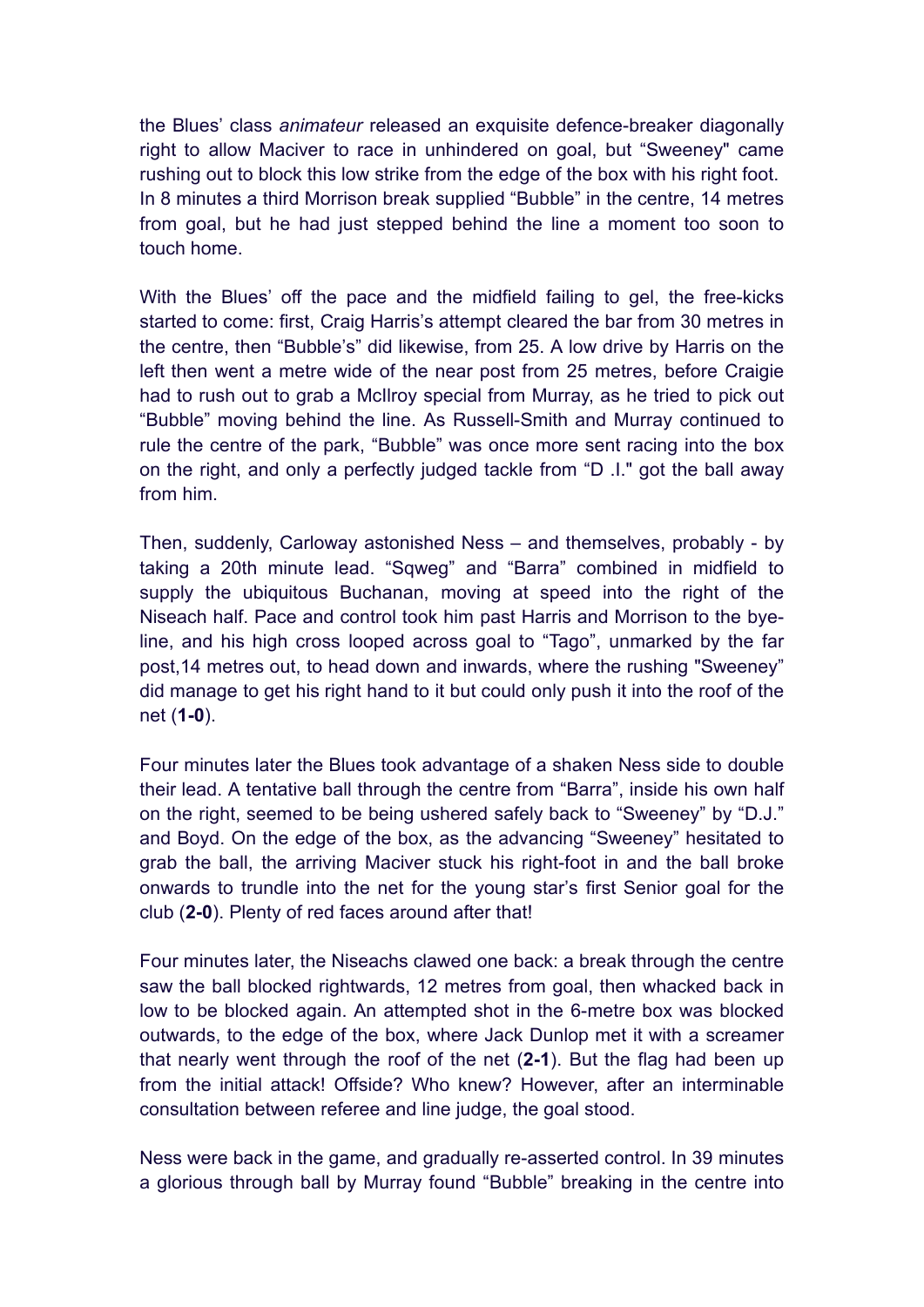the box, but a brilliant double tackle by Phil Macleod saved the Blues, 10 metres from goal. Then the irrepressible "Bubble" was once again sent clear, to cut into the right of the Carloway box, but his careful shot was tipped away at full stretch by Craigie past the far post. The resulting Johnson corner was met by Gillies directly in front of goal,12 metres out, but his powerful header soared a foot over the bar.

In 43 minutes, however, another unexpected blow arrived for the Niseachs. Maciver won the ball in the centre circle and fed it right to "Tago" moving down the left. Midway within the Ness half, he checked, then squared into the centre, and "Sqweg", without hesitation, slammed in a ferocious, low rightfooter from 30 metres, which whizzed wide of "Sweeney" into the left corner of his net (**3-1**).

### **Half-time: Carloway 3 Ness 1**

It would have been interesting to have been in the Niseach dressing-room at half-time, to hear their thoughts on how they managed to be 1-3 down, after controlling so much of the first-half action. The make-shift Carloway back-line had performed creditably, as had the Maciver/Buchanan combination up front. It was the midfield that had struggled to perform as a unit. With Ness, it had been the opposite: the Murray/Russell-Smith/"Bubble" nexus had excelled, with Johnson, Harris, and Dunlop providing first-rate support. Going forward was no problem; it was repelling the pacy counter-breaks that had been the trouble.

Immediately, it got worse. "Tago", deep within his own half, on the left, dispatched a long diagonal forward through the centre, which eluded Harris and ran on for Buchanan to carry at speed into the box, moving rightwards inside Morrison, and as "Sweeney" came out to block, Carloway's chancetaker *par excellence* slipped the ball neatly under his diving body from 16 metres (**4-1**).

Whatever the second-half game plan had been, Ness now wobbled dangerously for ten minutes or so. In 52 minutes Mackay won the chase for a breaking ball on the left, leaving "Sweeney" stranded to the right of his goal, but his check, then return to "Barra", was fired a metre over from 20 metres.

Finally, the Russell-Smith/Murray partnership re-established a presence in midfield, shape returned to the Niseachs, and Carloway started to drift back on their cushion. In 56 minutes Murray broke forward past two defenders but his left-foot attempt was a foot too high. Then a classic Charlie Gallagher, left from the centre circle, by Russell-Smith, released Harris to come in unchallenged on the left, but his 22-metre drive went a metre over.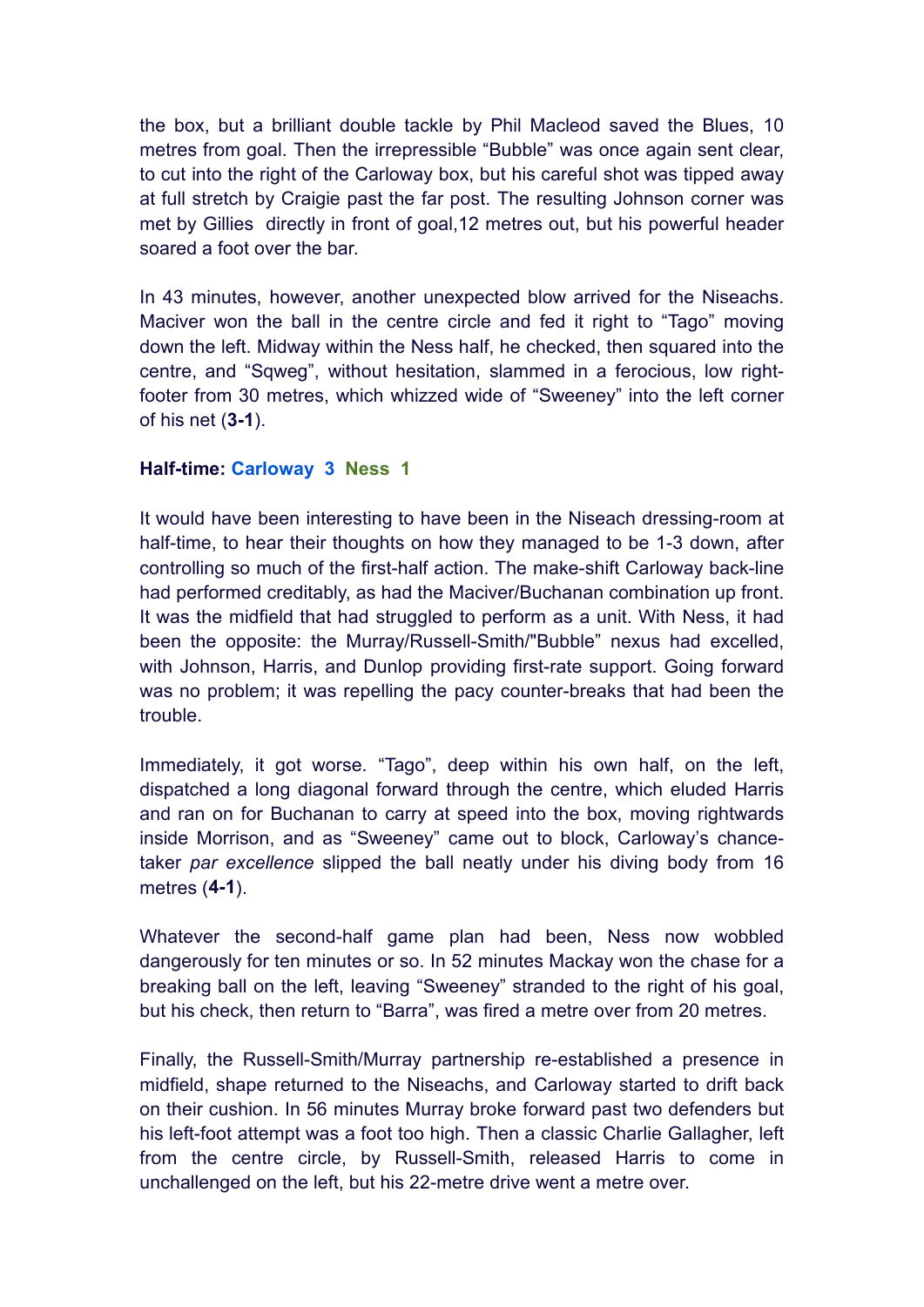As the Blues now contented themselves to wait for the break, Ness dominated possession, though close control on a greasy pitch was tricky. On the hour a corner on the left was nodded outwards by "D.I." but Dunlop's firsttime drive from 20 metres lacked power and went straight at Craigie. Five minutes later, however, he had to look sharp to fist over a Harris free-kick, just outside the area and directly in front of goal. Three minutes later yet another Harris free-kick, from 22 metres outside the right corner of the box, went straight once more to Craigie.

In 77 minutes, the Blues finally managed to break down the right and win a corner. Macdonald managed to head the corner clear, and "D.I.'s" effort from 26 metres in the centre was handled safely by "Sweeney". At this stage, as everyone on the pitch looked as if they would be quite happy to go home, the Niseachs suddenly had two chances to lighten their gloom - and their task in the Second Leg. In 80 minutes a neat move down the right out of midfield, saw "Bubble" and Johnson wall-pass to the bye-line and win yet another corner. Johnson's vicious head-high corner then came in like lightning into the goalkeeper's nightmare position, curving in like a bullet directly under the bar. Craigie did get a hand to it but it was fated to end up high in the net (**4-2**). A real collector's piece of a corner!

Moments later the Carloway attack from the restart broke down in the Ness box and the ball was knocked forward into the Ness midfield, then rapidly forward for Johnson, Josh Harris, and "Bubble" racing 3 on 1 towards Craigie. Josh Harris was played into the box, waited for Craigie to approach, then sent a right-foot flick from 12 metres to Craigie's left but it carried insufficient weight and the keeper managed to get down low to scramble it away for a corner.

### **Full-time: Carloway 4 Ness 2**

Once again, chances taken surpassed midfield possession and territory gained. Ness must have set a new record for the number of free-kicks and corners any team on the islands has ever had in a second half, but in the realm of clear-cut opportunity the sides were probably even. What divided them were two outstanding examples of inspired opportunism and control by Jack Buchanan, setting up one goal, scoring another, and a colossal first-half clanger by the Niseach defence. All the artistic elegance of Andy Murray, ably abetted by the industry, prodding, and laying-off of the gifted Micheil Russell-Smith, needed a dedicated finisher or two, and though "Bubble" lay in front of them and was practically impossible to get off the ball, he was more a Hidegkuti-type front man, not a Rummenigge.